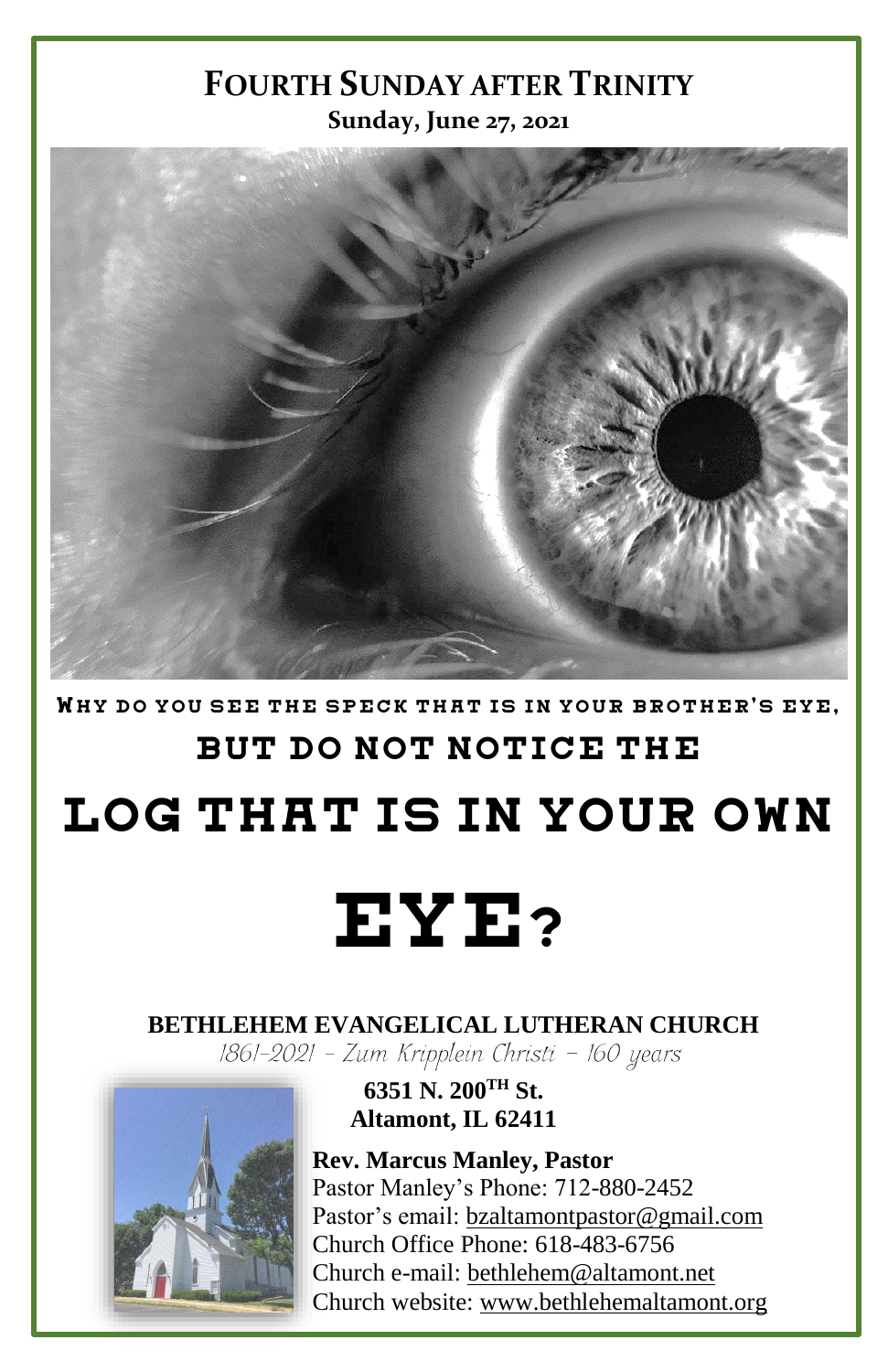*Welcome to Bethlehem Evangelical Lutheran Church, we are happy you are here today. It is customary when you enter the church nave to observe silence for meditation during your silent prayer, the ringing of the bells, and the prelude, in order to prepare you for the beginning of the worship service. Thank you for joining us today and God's Blessings.*

**PRAYARANA NATURAL PROTECT PARAMETERING CONTROLLER** 

Prayer before worship: *O Lord, grant that the course of this world may be so peaceably ordered by Your governance that Your Church may joyfully serve You in all godly quietness; through Jesus Christ, our Lord, who lives and reigns with You and the Holy Spirit, one God, now and forever. Amen* 

#### **In our prayers we remember:**

Those in need of healing & comfort: *Carl Becker, Kaly Benning, Tina Benning, Sharon Berning, Sherry Dahnke, Tiffany Dunaway, Bernice Graumenz, Zoe Hoehler, Tim Mueller, Luella Rubin, Susie Rush, Irene Spilker, Karen Stuemke, Steve Voelker, Clete Westendorf, Gene Wharton, Craig Wolff, and Lilly Wright.*

Those celebrating **Birthdays** this week (06/27-07/03*): 06/27 – Easton Caraway; 06/29 – Chad Grobengieser, Janet Hamilton, Dayton Tabbert; 06/30 – Sally Wilson; 07/03 – Abram Carlson, Amy Manley, Angela Shewmake, Wayne Yagow*

**Anniversary:** *Matt & Jeanine Putnam 06/27 34 years*

*For the LWML National Convention (June 24-27) Lord of the church, you have blessed Your work through the LWML for 77 years and call them again to national convention this week. Bless their travel, study of Your word, business, and mission that the women of Your church would ever be reminded to look to Jesus, the founder and perfecter of our faith —who endured the cross for us and is seated at the right hand of God. Amen.*



**Church News Receptions** 

Communion Note – diluted wine is available, please request prior to worship service.



**Adult Bible Study** will be taking a short break for the month of July. Bible class will resume August 1 and will be focusing on Christian Stewardship. We look forward to having you join the class in August.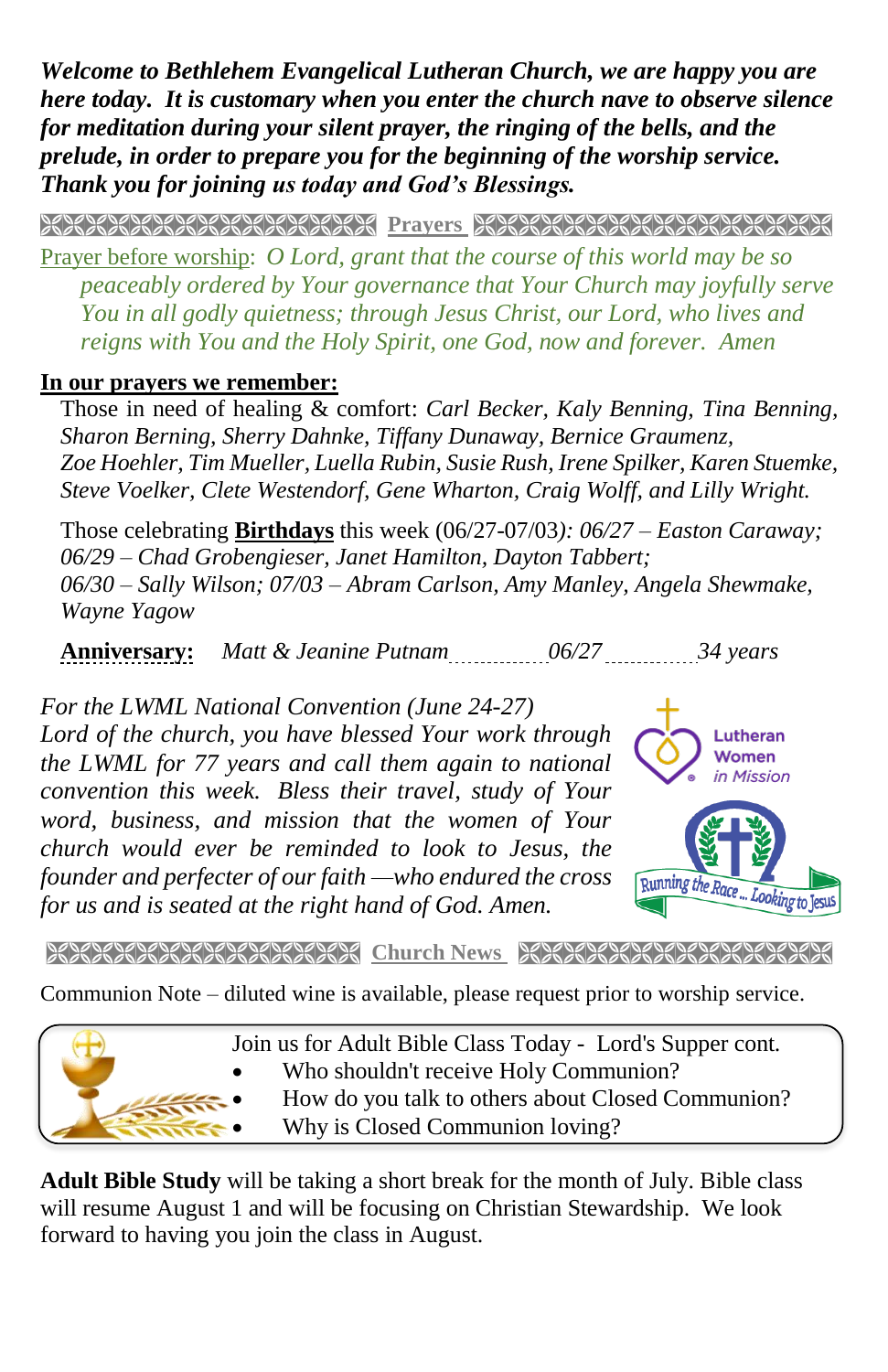#### **Trustee's Report:**

Offering collected for the Home Purpose General Fund on June 20: \$3,745.00  *(Our anticipated 2021 weekly amount needed is \$5,972.) All loose change in the offering plate has been designated for the LWML Mites.*

- Church Window Project Fund total: \$12,878 (Total amount needed: \$55,000)

**ONLINE QUESTIONNAIRE:** Please check your emails and complete the Questionnaire For Online Giving by June 30th. If you didn't get an email please check with the church office to make sure we have an updated email on file. If you do not email, hard copies of the questionnaire may be found on the table in the church narthex. Hard copies may be returned to the Church Office cubby box above the narthex table.

#### **Cemetery Meeting – TODAY - Sunday, June 27 @ 7:00pm**

**Pastor Manley – Out of town – Friday, July 2nd -Thursday, July 8 th** If you need pastoral care please call elder Dennis Guffey (618) 267-5595.

**Bethlehem Choir -** Missing the following choir folder numbers: 5, 11, 14, 15, 20. Some of these are from last season. Please check and return all folders to the rack in the bell tower by June 27th. Any music in them will be sorted out at that time. Thank you.

Start your day. End your day. Take a break in the middle. No matter when you need it, **Portals of Prayer** inspires you to live each day in Jesus' name.

July-September 2021 pocket size issues are available in your bulletin boxes today. Portals of Prayer quarterly issues are also printed in "digest" and "large print" sizes, just notify the church office if you would like to receive a size (other than pocket) that is most convenient and usable for you. Thank you. (Also available - Portals of Prayer app)



**Large Print Lutheran Service Book available in the narthex, just ask an usher for assistance.** Several updated copies of the large print hymnal have been requested from the LBW, so we'll soon have more copies available. \*\*Did you know that Bethlehem volunteers work at an LBW center located at St. John's Effingham every first Tuesday of the month? These volunteers help produce some of the large print Christian materials available through LBW. To volunteer to help with this ministry, please contact Mary Schmidt or the church office. Thank you.